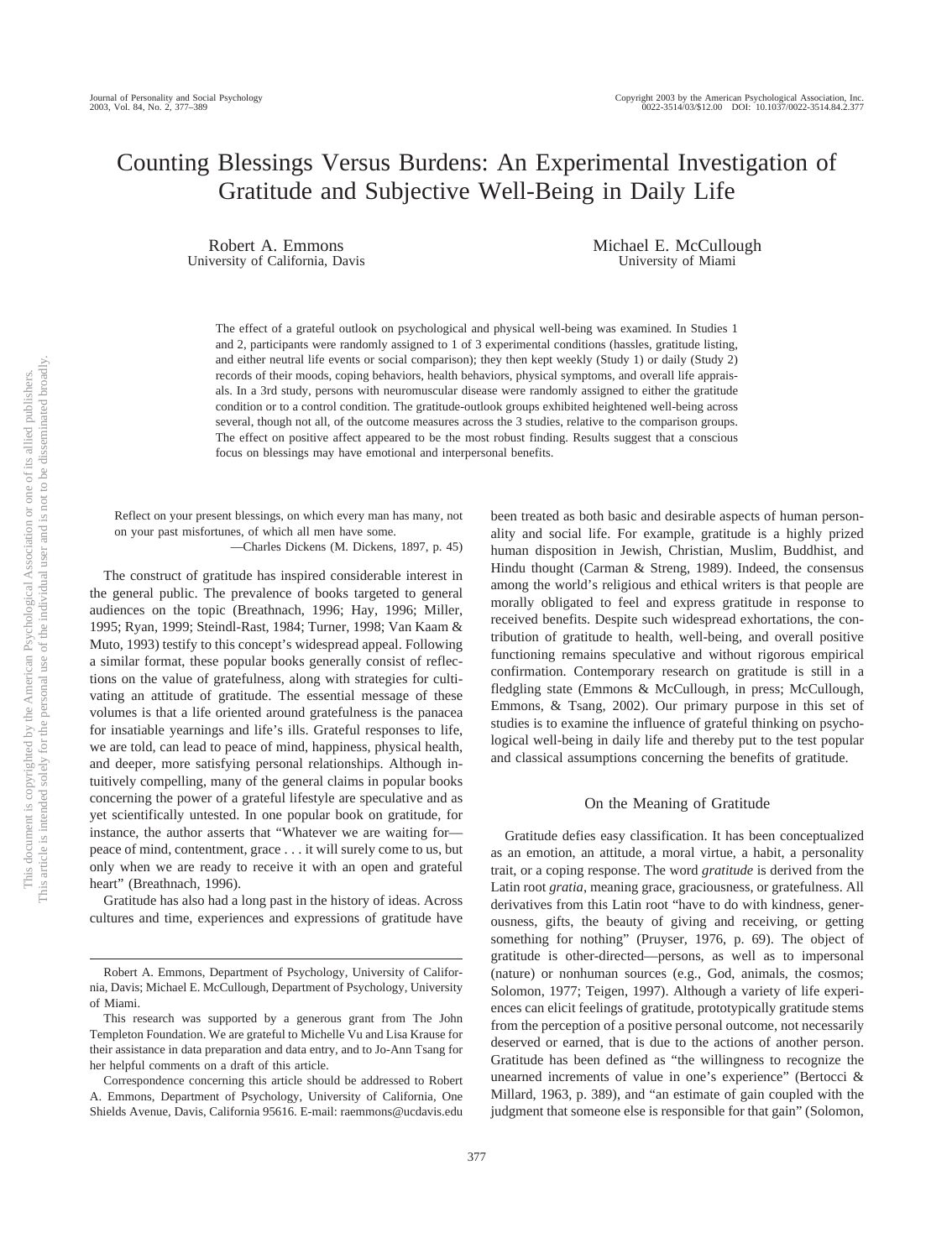1977, p. 316). The benefit, gift, or personal gain might be material or nonmaterial (e.g., emotional or spiritual).

As an emotion, gratitude is an attribution-dependent state (Weiner, 1985) that results from a two-step cognitive process: (a) recognizing that one has obtained a positive outcome, and (b) recognizing that there is an external source for this positive outcome. Lazarus and Lazarus (1994) argued that gratitude is one of the "empathic emotions" whose roots lie in the capacity to empathize with others. The core relational theme associated with gratitude is recognition or appreciation of an altruistic gift. Gratitude is a complex state that belongs to the category of affective– cognitive conditions (Clore, Ortony, & Foss, 1987) in which both affect and cognition are predominant-meaning components of the term.

# Gratitude, Happiness, and Well-Being: Mechanisms of Association

There are reasons to believe that experiences of gratitude might be associated—perhaps even in a causal fashion—with happiness and well-being. Researchers, writers, and practitioners have all speculated that gratitude possesses happiness-bestowing properties. Chesterton (1924) contended that "gratitude produced . . . the most purely joyful moments that have been known to man" (p. 114). Several theorists and researchers (e.g., Lazarus & Lazarus, 1994; Mayer, Salovey, Gomberg-Kaufman, & Blainey, 1991; Ortony, Clore, & Collins, 1986; Weiner, 1985) have noted that gratitude typically has a positive emotional valence.

Initial research suggests that gratitude is a moderately pleasant and activating emotion. Research has shown that gratitude is a pleasant state and is linked with positive emotions including contentment (Walker & Pitts, 1998), happiness, pride, and hope (Overwalle, Mervielde, & De Schuyter, 1995). In research on the scaling of emotion terms, gratitude tends to load on pleasantness and activation factors (Mayer et al., 1991; Reisenzein, 1994). In an empirically derived taxonomy of emotion terms, gratitude was clustered in a category of positive, interpersonal feelings that included admiration, respect, trust and regard (Storm & Storm, 1987). In similarity judgments of emotions, thankfulness is rated as highly similar to joy and contentment, and as highly dissimilar to contempt, hate, and jealousy (Schimmack & Reisenzein, 1997).

Gratitude was 1 of 50 emotion terms included in Davitz's (1969) study of the structure of emotional meaning. Forty subjects rated the relevance of over 500 descriptive statements designed to capture various elements of emotional experiences. Twelve clusters of emotion meaning were identified, on four of which gratitude loaded highly: activation, comfort/harmony, moving toward others, and enhancement/expansion of self. In addition to its merit as an intrinsically rewarding state, gratitude may lead to other positive subjective experiences. In a recent Gallup (1998) survey of American teens and adults, over 90% of respondents indicated that expressing gratitude helped them to feel "extremely happy" or "somewhat happy." Lastly, McCullough et al. (2002) found that dispositional gratitude was related to, but distinct from, trait measures of positive affect, vitality, optimism, envy, depression, and anxiety. Although gratitude overlaps with other positive feelings, it also possesses a unique pattern of appraisals that distinguishes it from happiness (Weiner, 1985).

## Savoring the Positive Circumstances of Life

A grateful response to life circumstances may be an adaptive psychological strategy and an important process by which people positively interpret everyday experiences. The ability to notice, appreciate, and savor the elements of one's life has been viewed as a crucial determinant of well-being (Bryant, 1989; Janoff-Bulman & Berger, 2000; Langston, 1994). Frijda (1988) stated that "adaptation to satisfaction can be counteracted by constantly being aware of how fortunate one's condition is and how it could have been otherwise, or actually was otherwise before... enduring happiness seems possible, and it can be understood theoretically" (p. 354).

The personal commitment to invest psychic energy in developing a personal schema, outlook, or worldview of one's life as a "gift" or one's very self as being "gifted" holds considerable sway from the standpoint of achieving optimal psychological functioning. Indeed, numerous groups have absorbed this insight. For example, many religiously oriented events such as reflection days or scheduled week-long retreats have as a recurring theme the idea of a gift (e.g., those influenced by Jesuit spirituality) as do many self-help groups and organizations (e.g., Alcoholics Anonymous). The regular practice of grateful thinking, then, should lead to enhanced psychological and social functioning.

## Gratitude and Well-Being: Correlation or Causality?

Foundationally, research on gratitude and well-being must address the issue of whether gratitude—whether in the context of savoring positive life circumstances, coping with negative life circumstances, or trying to counteract negative emotions—is a cause of well-being, per se, or merely a moderately positive and active emotion that people with high well-being frequently experience. Of course, the most direct and unambiguous way to determine whether gratitude exerts a causal effect on happiness and well-being would be in the context of experimental studies in which gratitude was manipulated and its effects on measures of well-being were observed.

## Purpose of the Present Studies

In the spirit of understanding the link between gratitude and happiness, the purpose of this research is to experimentally investigate the effects of a "grateful outlook" on psychological and physical well-being. More specifically, we address whether relative to focusing on complaints or on neutral life events, a focus on "counting one's blessings" leads to enhanced psychological and physical functioning. Drawing together theoretical statements, popular beliefs, and previous empirical findings, we predict that self-guided exercises designed to induce a state of gratitude will lead to heightened well-being over time, relative to a focus on hassles, downward social comparisons, or neutral life events. In three studies, we randomly assigned participants to different experimental conditions and then had them keep daily or weekly records of their positive and negative affect, coping behaviors, health behaviors, physical symptoms, and overall life appraisals. Because we are inducing people to dwell on the favorable, to appreciate the benefits that others provide, and hence reflect on the

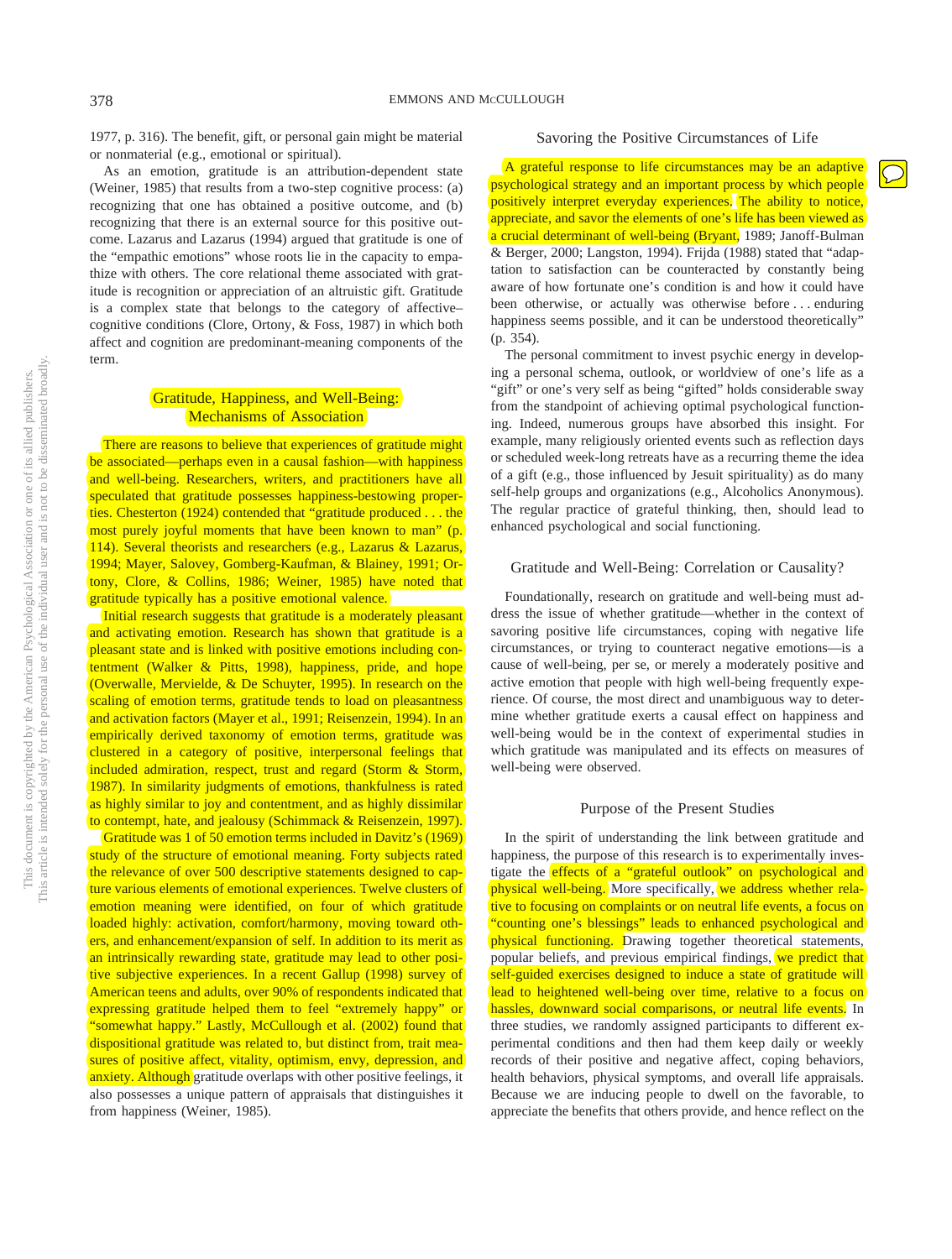benevolence of others, we hypothesize that those in the gratitudefocused group would show enhanced psychosocial functioning relative to persons in the hassles and life events groups (Study 1). hassles and downward social comparison groups (Study 2), and to a true control group (Study 3). In the first two studies the participants are college students, whereas in Study 3 we recruited adults with congenital and adult-onset neuromuscular diseases (NMDs) to increase the potential generalizability of the results.

Although we believe we have sketched a compelling case for the benefit conferring effect of gratitude, in our view this relationship is neither inevitable nor unequivocal. Although gratitude as an emotion has been shown to covary with other positive affective states (Mayer et al., 1991) and has generally been portrayed as a virtue in the moral philosophy literature, attention has also been drawn to its negative side. To be grateful means to allow oneself to be placed in the position of a recipient—to feel indebted and aware of one's dependence on others. Gratitude has an obligatory aspect. People are expected to repay kindnesses. Most people experience indebtedness as an unpleasant and aversive psychological state (Greenberg & Westcott, 1983). Thus, making people aware of the things in their lives to be grateful for might increase their recognition of the need to reciprocate, and people may resent these obligations and even report strong negative feelings toward their benefactors, even as extreme as hatred (Elster, 1999).

Another reason why our predictions are not obvious has to do with the observation that people are characterized by baseline levels of happiness. Set-point theory (Diener & Diener, 1996; Lykken, 1999) maintains that people's long-term levels of happiness are relatively stable and vary only slightly around genetically endowed levels. The degree to which well-being evaluations can be altered through short-term psychological interventions and sustained over time remains to be seen. If there are chronic baseline levels of affect, then raising the level of affect beyond a person's set point may be difficult. Thus, we believe this research represents a particularly strong test of the happiness-inducing potential of gratitude. If it is possible to demonstrate that there are significant effects of a brief intervention to induce gratitude, then the potential for a longer, more sustained effort would exist.

## Study 1

## *Method*

## *Participants*

The sample consisted of 201 undergraduate participants (147 women, 54 men) enrolled in a health psychology class in a large, public university. They participated to fulfill the experiential learning component of the course. Of these, 9 were dropped from data analysis because of missing or incomplete data, leaving a total of 192 participants. Students were given an alternative of roughly equal time commitment to not participating in the research; only one opted for the alternative.

## *Procedure*

At the beginning of the academic quarter, participants were given a packet of 10 weekly reports. The packets were organized into three different clusters, representing the three experimental conditions, and were randomly distributed during the second class session. In the gratitude condition, participants were provided with the following instructions:

There are many things in our lives, both large and small, that we might be grateful about. Think back over the past week and write down on the lines below up to five things in your life that you are grateful or thankful for.

Examples of gratitude-inducing experiences listed by participants were as follows: "waking up this morning," "the generosity of friends," "to God for giving me determination," "for wonderful parents," "to the Lord for just another day," and "to the Rolling Stones." In the hassles condition, they were told the following:

Hassles are irritants—things that annoy or bother you. They occur in various domains of life, including relationships, work, school, housing, finances, health, and so forth. Think back over today and, on the lines below, list up to five hassles that occurred in your life.

Examples of hassles listed by participants were as follows: "hard to find parking," "messy kitchen no one will clean," "finances depleting quickly," "having a horrible test in health psychology," "stupid people driving," and "doing a favor for friend who didn't appreciate it." In the events condition, they were asked the following:

What were some of the events or circumstances that affected you in the past week? Think back over the past week and write down on the lines below the five events that had an impact on you.

Examples of events generated by participants were "talked to a doctor about medical school," "learned CPR," "cleaned out my shoe closet," "flew back to Sacramento," and "attended Whole Earth Festival." Subsequent coding of these events as positive, negative, or neutral revealed that 40% were rated as pleasant, 30% as unpleasant, and 30% as neutral. Given this balance, it would appear that we were successful in creating a reasonably neutral control condition. There were a total of 65 participants in the gratitude condition, 64 in the hassles group, and 67 in the events condition.

These separate instructions were written on the weekly report, followed by five blank lines for participants to list blessings, hassles, or life events. To reduce potential experimental demand, the listing of gratitudes, hassles, or life events was made at the end of each weekly report following the other ratings. Reports were handed in at Monday's class to ensure compliance. If participants were unable to turn in the form Monday morning, they were instructed to turn them in as soon thereafter as possible. After the forms were passed out, each set of ratings were described to participants and any questions they had concerning the procedure were answered.

#### *Well-Being Ratings*

In addition to the listing of blessings, hassles, or life events, the weekly form included ratings of mood, physical symptoms, reactions to social support received, estimated amount of time spent exercising, and two global life appraisal questions. The 30 affect terms were as follows: *interested*, *distressed*, *excited*, *alert*, *irritable*, *sad*, *stressed*, *ashamed*, *happy*, *grateful*, *tired*, *upset*, *strong*, *nervous*, *guilty*, *joyful*, *determined*, *thankful*, *calm*, *attentive*, *forgiving*, *hostile*, *energetic*, *hopeful*, *enthusiastic*, *active*, *afraid*, *proud*, *appreciative*, and *angry*. Items were chosen on the basis of being commonly occurring affective states (Watson, Clark, & Tellegen, 1988) as well as specific gratitude-related (*thankful*, *appreciative*) feelings. Participants were asked to rate the extent to which they have experienced each feeling during the past week on a scale from 1 (*not at all*) to 5 (*extremely*).

*Physical symptoms.* We assessed physical symptoms by having participants check off whether they had experienced any of the following sensations: headaches, faintness/dizziness, stomachache/pain, shortness of breath, chest pain, acne/skin irritation, runny/congested nose, stiff or sore muscles, stomach upset/nausea, irritable bowels, hot or cold spells, poor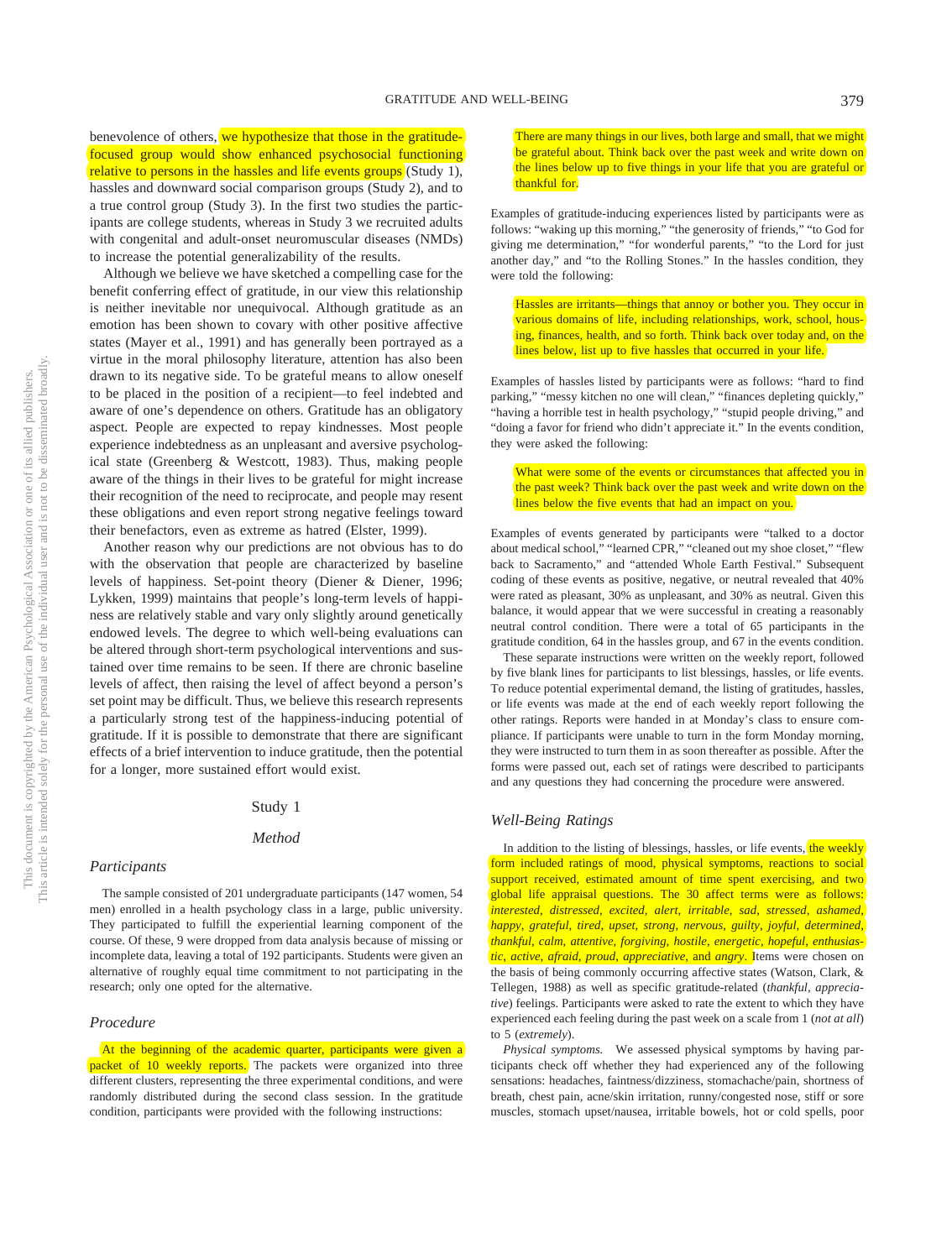appetite, coughing/sore throat, or other. Space was also provided for participants to write in any unlisted symptoms they may have experienced. A symptom measure was created by summing the 13 items within each weekly report. We have used this measure in previous research and it is a reliable and valid index of self-perceived health status (Elliot & Sheldon, 1998; Emmons, 1992; Pennebaker, 1982).

*Reactions to aid.* As one additional way to measure grateful emotions in daily life, we assessed various reactions to help-giving. This seemed particularly appropriate given that the protypical situation in which gratitude is felt is in response to benefits provided. On the weekly form, participants were asked to indicate how they had coped with the most serious problem with which they were concerned during the week. Among the coping options listed, the most relevant ones pertinent to this study were as follows: accepted sympathy from someone, talked to someone about how they were feeling, or received concrete help or advice from someone. If they answered "yes" to any of these, they were then asked to rate how they felt toward the person who provided the assistance using the following adjectives: *grateful*, *annoyed*, *embarrassed*, *understood*, *surprised*, *glad*, *frustrated*, and *appreciative*. These ratings were made on a 5-point scale ranging from  $1 = very$  *slightly* or *not at all* to  $5 =$  *extremely*. We subsequently summed *grateful*, *appreciative*, *understood*, and *glad* into a composite ( $\alpha = .92$ ).

*Global appraisals.* We included two questions on the weekly form to assess both concurrent and prospective overall well-being. Participants were asked to rate how they felt about their life as a whole during the week, on a -3 to +3 scale, anchored with the adjectives *terrible* and *delighted* (modeled after Andrews & Withey, 1976). A second question asked participants to rate their expectations for the upcoming week, also on  $a - 3$ to +3 scale, with the endpoints labeled *pessimistic*, expect the worst and *optimistic, expect the best*.

#### *Results*

## *Data Reduction*

For each of the 9 weeks during which **follow-up surveys were** collected, we aggregated people's scores on the three adjectives related to gratitude (*grateful*, *thankful*, and *appreciative*) to derive a single measure of mean weekly gratitude. These three adjectives were highly correlated, with internal consistency reliability (Cronbach's alpha) estimates ranging from .86 to .92. These three-item composites were aggregated to form a single 9-week composite measure of gratitude. Similar 9-week composites were created for each of the 27 discrete affects. We omitted the first weekly report because the well-being items on the report were answered prior to the gratitude listing.

We also calculated mean 9-week composites of positive and negative affect by submitting the 9-week composites of the 27 discrete affects to a maximum-likelihood factor analysis with oblimin rotation  $(\Delta = 0)^{1}$  Five factors were extracted with eigenvalues greater than 1.0, but eigenvalues dropped precipitously from the second to the third factor (from 7.4 to 1.3), so we concluded that only two factors were necessary to describe the interrelations among the 27 9-week composite affects. Therefore, we reconducted the factor analysis, specifying that only two factors be extracted. These two factors accounted for 59% of the variance in the 27 9-week composite affects. The first factor, which accounted for 33% of the variance, was clearly a measure of positive affect, with all positive affects loading greater than .50 on this factor and no loadings greater than .30 with any of the negative affects. The second factor, which accounted for 26% of the variance, was clearly a measure of negative affect, with all of the negative affects loading greater than .60 on this factor and no loadings greater than .30 with any of the positive affects. Despite our use of an oblique rotation method, the positive affect and negative affect factor scores were virtually orthogonal,  $r(N)$  =  $\boxed{192} = -.04, p > .05.$ 

## *Manipulation Check*

We conducted a one-way analysis of variance (ANOVA), with the 9-week mean gratitude rating as the dependent variable and the three experimental conditions (gratitude, hassles, events) as the three levels of the independent variable to determine whether the three conditions elicited differential amounts of gratitude across the 9-week follow-up period. The means and standard deviations of the 9-week composite gratitude and the 9-week composite positive and negative affect factors appear in Table 1. The main effect for condition was significant,  $F(2, 189) = 4.69$ ,  $p = .01$ . A post hoc Scheffé's test revealed that the gratitude condition elicited more gratitude  $(M = 10.16, SD = 1.93)$  than did the hassles condition ( $M = 9.08$ ,  $SD = 1.95$ ),  $p < 0.05$ . Neither the gratitude nor the hassles conditions elicited significantly different amounts of gratitude than did the events condition  $(M = 9.58, SD = 2.15)$ .  $p_s$   $>$  0.05. Effect sizes (Cohen's *d*) were 0.56 for the mean difference between the gratitude and hassles conditions, 0.28 for the mean difference between the gratitude and neutral events conditions, and 0.24 for the mean difference between the neutral events and hassles conditions. Thus, relative to the neutral events condition, the gratitude and hassles conditions had nearly equal and opposite effects (i.e.,  $SD = .24$  and  $-.28$ , respectively) on daily levels of gratitude. However, participants in the gratitude condition did not differ significantly from participants in the hassles or events condition on either the positive or negative affect factors.

# *Global Appraisals and Health Measures*

The mean ratings for the two global well-being items, amount of exercise, and physical symptoms are shown in Table 2. There was a significant main effect for the ratings of one's life as a whole and expectations concerning the upcoming week: Participants in the gratitude group rated their life more favorably on these two items than did participants in the hassles group or events group (group means and *F*s can be found in Table 2). The gratitude-group participants experienced fewer symptoms of physical illness than those in either of the other two groups. Lastly, there was a main effect for hours of exercise: People in the gratitude condition spent significantly more time exercising (nearly 1.5 hr more per week) than those in the hassles condition.

<sup>&</sup>lt;sup>1</sup> These results were nearly identical to the results obtained when using principal components, although the maximum likelihood method is typically preferred for such uses.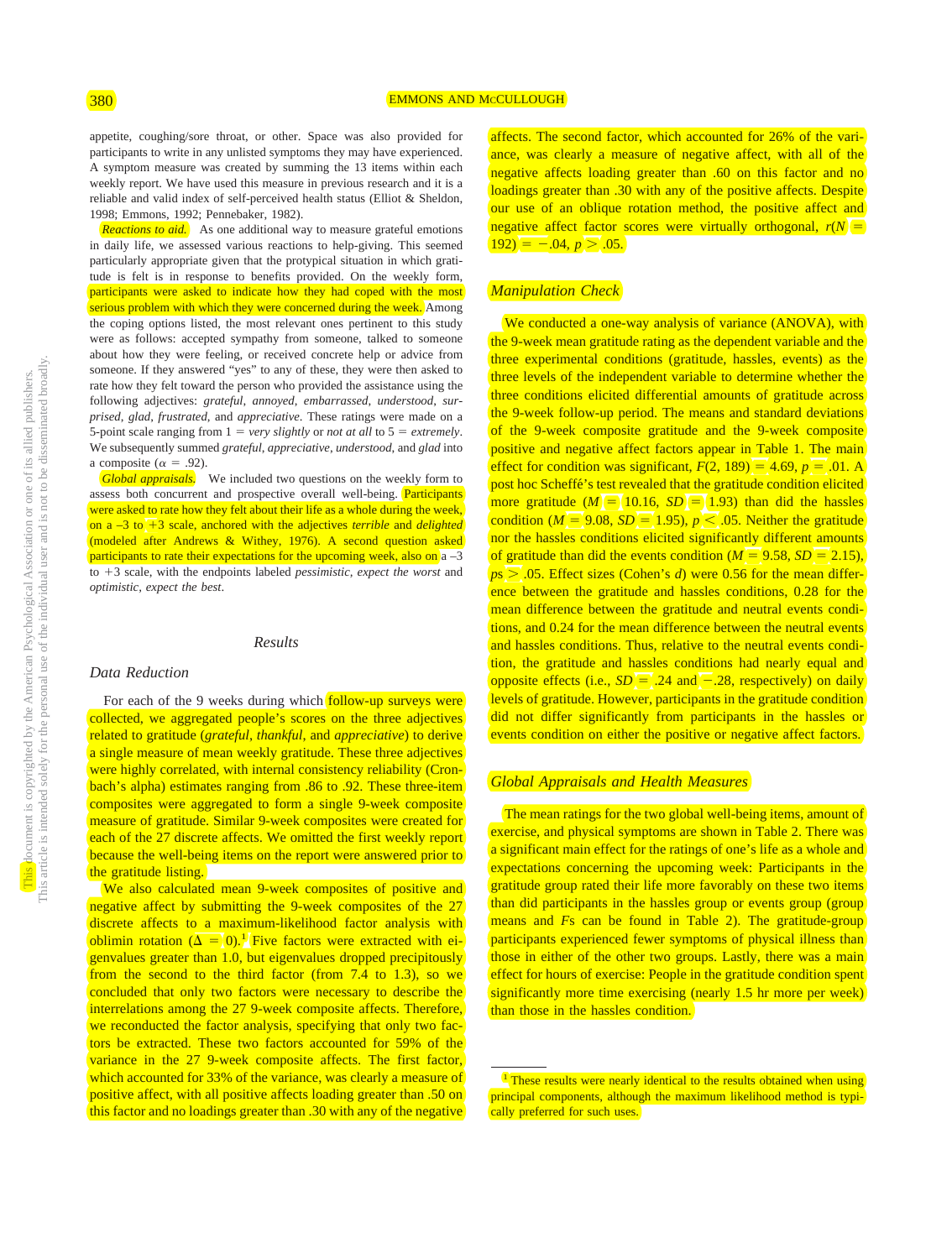## *Reactions to Aid*

Grateful emotions in response to aid giving were significantly associated with higher ratings of joy and happiness<sup>2</sup> aggregated over the 9-week period ( $rs = .41$  and .42, respectively,  $p < .01$ ). These correlations were computed across all three conditions. The gratitude variable was also associated with more favorable life appraisals ( $r = .22$ ,  $p < .01$ ) and with more optimism concerning the upcoming week  $(r = 0.24, p \le 0.01)$ . In contrast, feeling annoyed, embarrassed, surprised, or frustrated in response to aid bore no relationship with these outcome measures. These data indicate that grateful responses to help-giving are associated with more favorable overall evaluations of well-being.

#### *Discussion*

There appeared to be some positive benefits for well-being specific to the gratitude condition in Study 1. Relative to the hassles and life events groups, participants in the gratitude condition felt better about their lives as a whole, and were more optimistic regarding their expectations for the upcoming week. They reported fewer physical complaints and reported spending significantly more time exercising. Yet the gratitude condition did not appear to influence global positive or negative affect. Study 1 was limited in that participants were asked to complete only one report per week. The effects on emotional well-being might be more pronounced with a more intensive intervention. To introduce a stronger manipulation, we designed a second study. This second study was similar in most respects to Study 1 except that (a) diaries were kept on a daily basis over a 2-week period, (b) we replaced the life events group with a downward social comparison focused group, and (c) we included a wider range of well-being outcomes than in Study 1.

#### Study 2

#### *Method*

#### *Participants*

The original sample consisted of 166 undergraduate participants (125 women, 41 men) enrolled in a health psychology class in a large, public university. They participated to fulfill the experiential learning component of the course. Nine of the subjects were eventually eliminated for failing to provide complete data, leaving a total of 157.

Table 1 *Effects of Experimental Condition on 9-Week Mean Affects, Study 1*

| Dependent variable     | Gratitude       | Hassles           | Events      | F(2, 193) |
|------------------------|-----------------|-------------------|-------------|-----------|
| Gratitude composite    | $10.16^{\rm a}$ | 9.08 <sup>b</sup> | $9.58^{ab}$ | $4.69*$   |
| Positive affect factor | 0.18            | $-0.13$           | $-0.03$     | 1.73      |
| Negative affect factor | 0.07            | $-0.14$           | 0.07        | 1.16      |

*Note.* Means that do not share a letter are significantly different,  $p < .05$ .  $* p < .05.$ 

|--|--|

|                                                                          | Condition                                                        |                                                                        |                                                                  |                                            |
|--------------------------------------------------------------------------|------------------------------------------------------------------|------------------------------------------------------------------------|------------------------------------------------------------------|--------------------------------------------|
| Dependent variable                                                       | Grateful                                                         | <b>Hassles</b>                                                         | Events                                                           | F(2, 189)                                  |
| Life as whole<br>Upcoming week<br>Physical symptoms<br>Hours of exercise | $5.05^{\rm a}$<br>$5.48^{a}$<br>$3.03^{\rm a}$<br>$4.35^{\rm a}$ | 4.67 <sup>b</sup><br>$5.11^{\rm b}$<br>$3.54^{b}$<br>3.01 <sup>b</sup> | $4.66^{\rm b}$<br>$5.10^{b}$<br>$3.75^{\rm b}$<br>$3.74^{\rm a}$ | $4.08*$<br>$2.81*$<br>$3.06*$<br>$3.76***$ |

*Note.*  $N = 192$ . Means that do not share a letter are significantly different,  $p < .05$ .

 $p < .05.$  \*\*  $p = .01.$ 

# *Procedure*

Participants were provided with a packet of 16 "daily experience rating forms." The first 2 days were considered practice days and were not counted in the observation period. As in Study 1, we eliminated from analyses the first report from the observation period, resulting in a total of 13 daily reports that were used in the analyses to be reported. The affect rating portion of the daily mood and health report was nearly identical to the weekly report used in Study 1, except that the wording was changed to reflect the different time frame ("please rate the extent to which you felt the following reactions during the day today") and minor changes were made in some of the emotion terms on the form. Participants were instructed that their ratings should reflect their appraisal of the day as a whole. They were asked to complete the form in the evening before going to sleep and to turn in the form at the next class period. Compliance with the procedure was high; no participants had to be eliminated for noncompliance.

## *Conditions*

Instructions for the gratitude and hassles conditions were identical to those used in Study 1. The third condition was a downward social comparison condition. Participants were told the following:

It is human nature to compare ourselves to others. We may be better off than others in some ways, and less fortunate than other people in other ways. Think about ways in which you are better off than others, things that you have that they don't, and write these down in the spaces below.

We included this condition to have a condition that appeared to be positive on the surface (to attempt to control for demand characteristics) but in reality might lead to different outcomes than the gratitude focus. Smith's (2000) review of the emotional effects of social comparison indicates that pride and *schadenfreude* (pleasure at the misfortune of others) are two common reactions to a downward social comparison. There were 52 participants in the gratitude condition, 49 in the hassles condition, and 56 in the downward social comparison condition.

#### *Health Behaviors*

The daily form asked participants to record the number of minutes they spent exercising strenuously, the number of minutes spent exercising moderately, the number of caffeine beverages consumed, the number of

<sup>2</sup> Rather than correlate the gratitude composite with each of the separate affects, we chose the two clearest markers of pleasant affect, happiness and joy.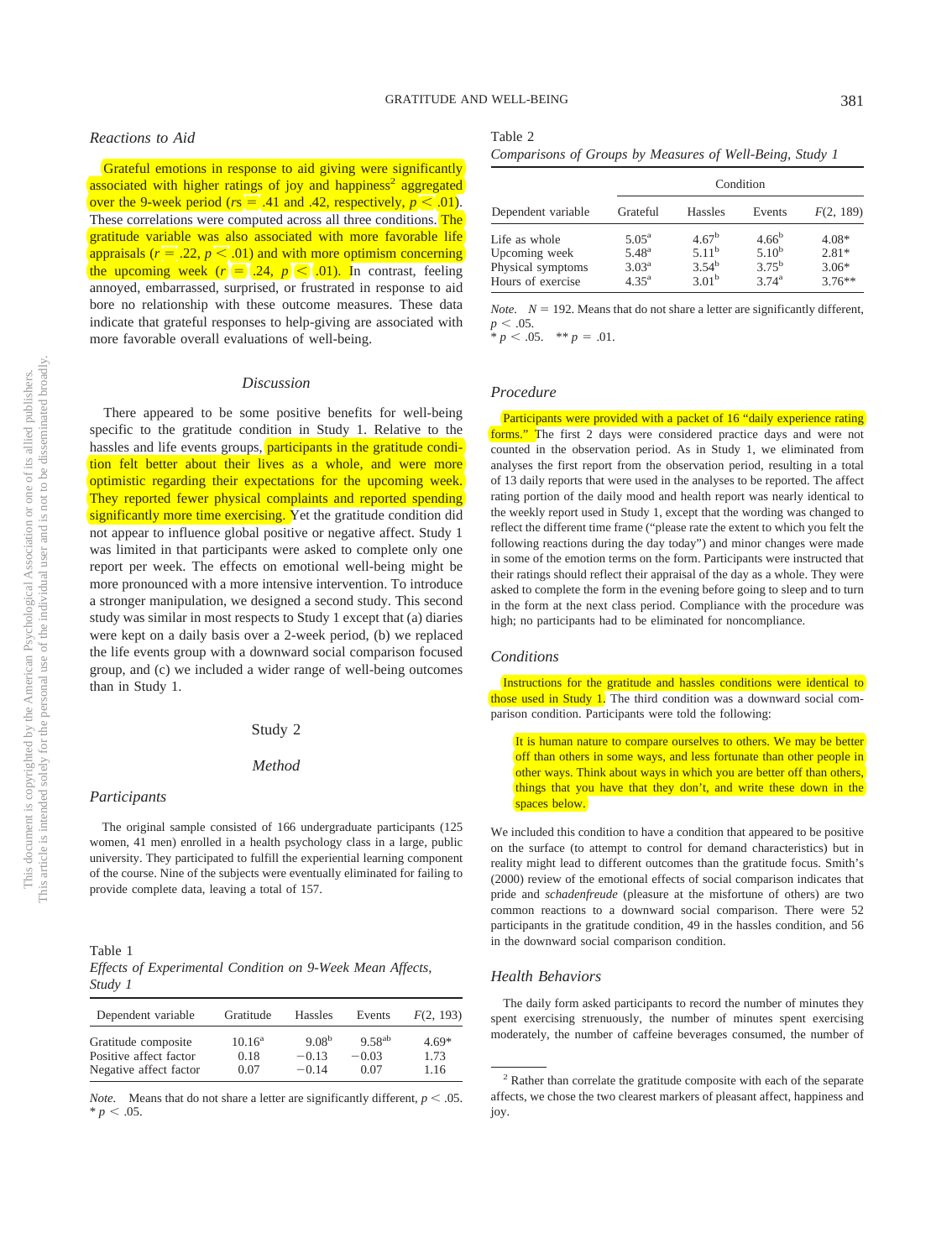alcoholic beverages consumed, and the number of aspirins or pain relievers taken. Because of the between-group exercise finding in Study 1, we attempted to decompose the exercise variable into more specific types of exercise. Strenuous exercise was defined as "hard exercise where you work up a sweat and your heart beats fast" (e.g., aerobics, running, swimming laps, dancing). Moderate exercise was defined as "exercise that is not exhausting" (e.g., biking, easy swimming, using an exercise machine, lifting weights). We also asked participants to record the number of hours of sleep they received the previous night and to rate the quality of that sleep on a scale from 1 (*very sound* or *restful*) to 5 (*very restless*).

## *Prosocial Behaviors*

We asked participants to indicate, each day, if they had helped someone with a problem or offered someone emotional support. These were answered in a simple "yes" or "no" to each.

#### *Results*

#### *Data Reduction*

Within each daily survey, we aggregated scores on the three adjectives related to gratitude (*grateful*, *thankful*, and *appreciative*) to derive a single measure of mean daily gratitude. These three adjectives were highly correlated, with internal consistency reliability (Cronbach's alpha) estimates ranging from .84 to .90. These daily mean gratitude ratings from Days 2–14 were aggregated to form a single composite across the 13 days.

As in Study 1, we also calculated mean 13-day positive and negative affect scores by submitting the 27 other 13-day affect ratings to a maximum-likelihood factor analysis with oblimin rotation ( $\Delta = 0$ ; see Footnote 1). As in Study 1, we specified that only two factors be extracted. These two factors accounted for 58% of the variance in the 27 13-day mean affect ratings. The first factor, which accounted for 37% of the variance, was clearly a measure of positive affect, with all positive affects loading greater than .50 on this factor and no loadings greater than .30 with any of the negative affects. The second factor, which accounted for 20% of the variance, was clearly a measure of negative affect, with all of the negative affects loading greater than .50 on this factor and no loadings greater than .30 with any of the positive affects. Despite our use of an oblique rotation method, the positive affect and negative affect factor scores were virtually orthogonal,  $r(N =$  $157$ ) = -.01, *p* > .05.

#### *Manipulation Check*

We conducted a one-way ANOVA, with the 13-day mean gratitude rating as the dependent variable and the three experimental conditions (gratitude, hassles, social comparison) as the three levels of the independent variable to determine whether the three conditions elicited differential amounts of gratitude across the 13-day follow-up period. The means and standard deviations of the 13-day mean gratitude and the 13-day mean positive and negative affect factors appear in Table 3. The main effect for condition was significant,  $F(2, 154) = 8.40$ ,  $p < .001$ . A post hoc Scheffe's test revealed that the gratitude condition elicited significantly more gratitude ( $M = 9.78$ ,  $SD = 1.80$ ) than did the hassles condition  $(M = 8.03, SD = 2.18), p < .05$ . Neither the gratitude nor the hassles conditions elicited significantly different amounts of gratTable 3

*Effects of Experimental Condition on 13-Day Mean Affects, Study 2*

| Dependent variable     | Gratitude         | <b>Hassles</b>    | Social<br>comparison | F(2, 157) |
|------------------------|-------------------|-------------------|----------------------|-----------|
| Gratitude composite    | 9.78 <sup>a</sup> | 8.03 <sup>b</sup> | 8.93 <sup>ab</sup>   | $8.40*$   |
| Positive affect factor | $0.24^{\rm a}$    | $-0.26^{\rm b}$   | 0.00 <sup>ab</sup>   | $3.28*$   |
| Negative affect factor | 0.00              | 0.00              | $-0.06$              | ns        |

*Note.* Means that do not share a letter are significantly different,  $p < .05$ .  $* p < .05$ .

itude than did the social comparison condition  $(M = 8.93,$  $SD = 2.41$ ,  $ps > .05$ . Effect sizes (Cohen's *d*) were 0.88 for the mean difference between the gratitude and hassles conditions, 0.40 for the mean difference between the gratitude and social comparison conditions, and 0.39 for the mean difference between the social comparison and hassles conditions. Thus, relative to the social comparison condition, the gratitude and hassles conditions had nearly equal and opposite effects (i.e.,  $SD = .40$  and  $-.39$ , respectively) on daily levels of gratitude. It is interesting to note that the standard mean difference between the gratitude and hassles conditions was considerably larger in Study 2 ( $d = .88$ ) than in Study 1 ( $d = .56$ ), suggesting that the daily tasks completed in Study 2 were, on average, more potent in facilitating and inhibiting gratitude than they were when completed on a more infrequent, weekly basis.

The gratitude condition appeared to increase positive affect during the 13-day period. People in the gratitude condition  $(M = 0.24, SD = 0.75)$  reported significantly ( $p < 0.05$ ) more positive affect (*attentive*, *determined*, *energetic*, *enthusiastic*, *excited*, *interested*, *joyful*, *strong*) than did participants in the hassles group ( $M = -0.26$ ,  $SD = 0.94$ ). The social comparison group  $(M = 0.00, SD = 1.16)$  was not significantly ( $p > .05$ ) different from either the gratitude ( $p = .46$ ) or hassles ( $p = .39$ ) conditions. In contrast, there was little strong indication that the interventions had differential effects on negative affect during the 13-day period,  $F(2, 154) = 0.25, p = .78.$ 

# *Gratitude as a Mediator of the Interventions' Effects on Positive Affect*

Our theorizing has led us to suggest that gratitude, per se, may help to boost positive affect more generally, which is consistent with the facts that (a) the gratitude intervention elicited more gratitude and more positive affect than did the hassles condition, and (b) gratitude and positive affect were correlated,  $r(N = 157)$ .80,  $p < .001$ . However, these bivariate associations do not shed light on the stronger hypothesis that the gratitude intervention's effects on gratitude were responsible for the effects of the intervention on positive affect more generally. Moreover, the bivariate associations do not test the possibility that the effects of the intervention on gratitude were the by-product of the more general effects of the interventions on positive affect. To examine these latter hypotheses explicitly requires mediational analyses (e.g., Baron & Kenny, 1986).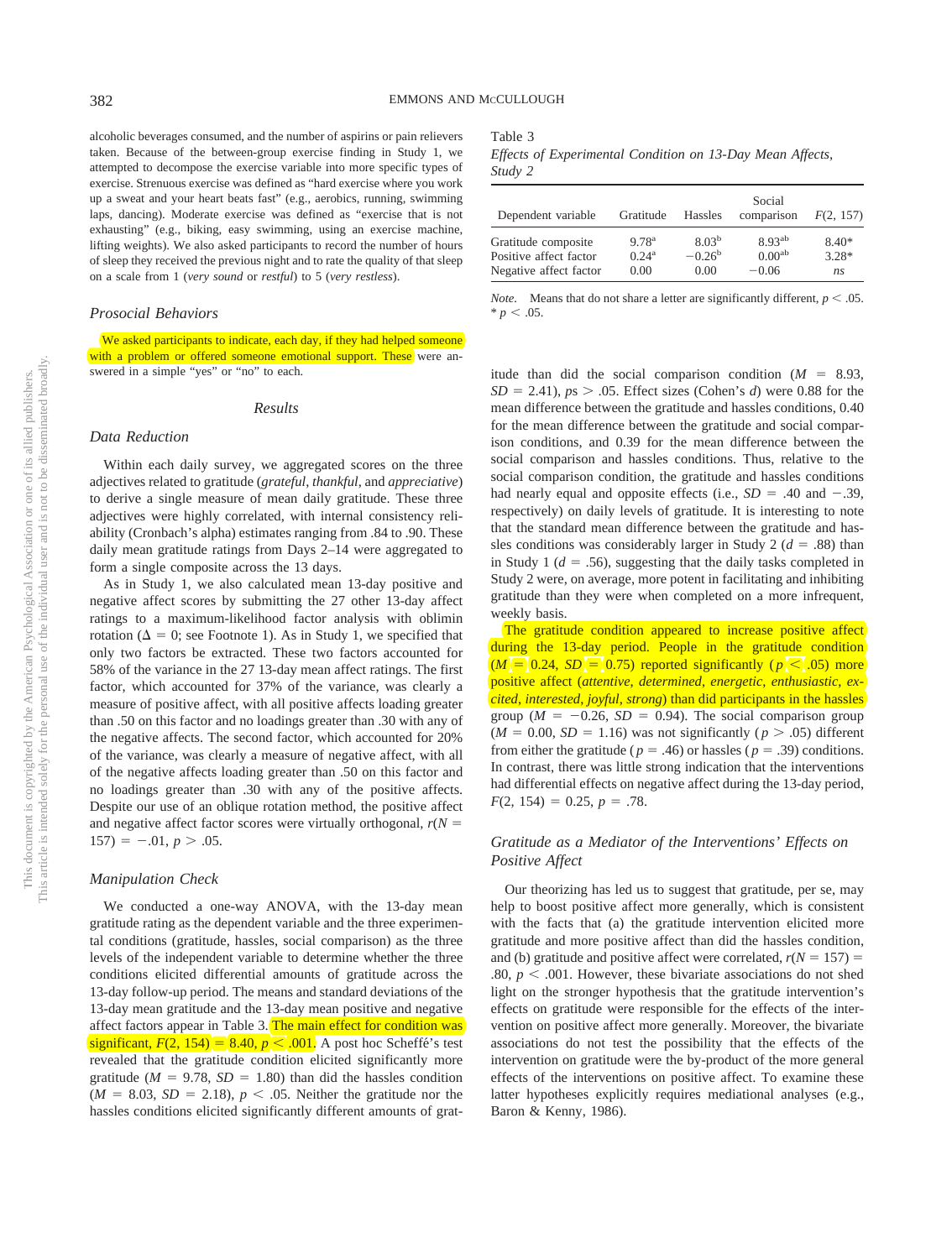According to Baron and Kenny (1986, p. 1177), mediation may be present when the following three conditions are met: (a) an intervention has a significant effect on a presumed mediator (i.e., gratitude); (b) the intervention has a significant effect on the criterion variable (i.e., positive affect); and (c) the presumed mediator (gratitude) and the criterion (positive affect) are significantly related when the effect of the intervention is controlled. When the effect of the intervention on the criterion disappears completely when the presumed mediator is controlled, one may reasonably conclude that the presumed mediator completely mediates the effect of the intervention on the criterion.

Because the gratitude intervention appeared to create more grateful emotion and more positive affect than did the hassles condition (but not the downward social comparison condition), we limited our mediational analyses only to participants who were involved in the gratitude and hassles conditions. We converted the difference in the effects of these two interventions on gratitude and positive affect to correlation coefficients to enhance the interpretability of our mediational analysis.

The correlation of the intervention effect (i.e., gratitude vs. hassles) with gratitude was  $r(N = 101) = -.41$ ,  $p < .001$ , with the negative sign indicating that the mean gratitude score was lower in the hassles condition. The correlation of the intervention effect on positive affect was  $r(N = 101) = -.28$ ,  $p < .01$ . When positive affect was regressed on the intervention effect and gratitude simultaneously, gratitude had a significant unique association with positive affect ( $\beta = .85$ ,  $p < .001$ ), but the intervention did not  $(\beta = .06, p = .31)$ . Conversely, when gratitude was regressed on the intervention effect and positive affect simultaneously, positive affect had a significant unique association with gratitude ( $\beta = .77$ ,  $p < .001$ ), but the intervention effect did as well ( $\beta = -.19$ ,  $p =$ .001).

The indirect (mediated) effect of the intervention on positive affect can be computed as the product of the correlation coefficient indexing the intervention-gratitude relationship  $(r = -.41)$  and the regression coefficient indexing the so-called effect of gratitude on positive affect, controlling for the intervention effect ( $\beta = .85$ ). The product of these two coefficients is  $-.35$ . The proportion of the total intervention-positive affect association (i.e.,  $r = -.28$ ) that is accounted for by the mediating effects of gratitude can therefore be computed as the indirect effect divided by the total effect (i.e.,  $-.35/-.28$ ). Multiplying this quotient by 100% yields a value exceeding 100%, so we can conceptualize gratitude as a complete mediator of the intervention's effect on positive affect.

Conversely, if we assume that the effects of the intervention on gratitude were mediated by positive affect, we would calculate the indirect effect of the intervention on gratitude as  $[(-.28)(.77)] =$ .22. The proportion of the total effect of the intervention on gratitude  $(r = -.41)$  that can be attributed to the indirect effects of the intervention on positive affect, therefore, is  $-.22/-.41 = 54\%$ . Thus, it appears that it is reasonable to conclude that gratitude completely mediates the effects of the gratitude (vs. hassles) intervention on positive affect, but it does not appear that the effects of the gratitude intervention on grateful emotion can be conceptualized strictly as the by-product of the intervention's more general effects on positive affect.

# *Health Outcomes*

In contrast to Study 1, there were no differences in reported physical health complaints nor in time spent exercising, either vigorously or moderately, between the three groups. There were also no differences on the additional health behaviors that were measured (sleep amount and quality, aspirin, caffeine, alcohol  $usage).$ <sup>3</sup>

## *Prosocial Behaviors*

There was an indication that the interventions had differential effects on the two items that measured prosocial behavior. People in the gratitude condition were more likely to report having offered emotional support to others,  $F(2, 154) = 2.98$ ,  $p < .05$ , than those in either the hassles group or the social comparison group. They were also marginally more likely to have helped someone with a problem,  $F(2, 154) = 1.72$ ,  $p = 0.08$ , compared with people in the hassles condition. They did not differ from the social comparison condition in frequency of helping others.

## *Discussion*

Using a more intensive procedure for cultivating gratitude in this second study enabled us to observe a number of beneficial emotional effects of focusing on what one is grateful for. People in the gratitude condition experienced higher levels of positive affect during the 13-day period, and it appears plausible that this effect on positive affect generally was due to the intervention's effect on gratitude per se. They were also more likely to report having helped someone with a personal problem or offered emotional support to another, suggesting prosocial motivation as a consequence of the gratitude induction. Data were consistent with the hypothesis that gratitude mediated the effects of the intervention on positive affect. Unlike Study 1, however, the benefits did not extend to the somatic realm: No differences were observed in physical symptomatology or health behaviors. We suspect that this may have been due to the relatively short time frame of the study. People are unlikely to alter their exercise habits in a 2-week period.

Because of the failure to replicate some of the effects from Study 1 to Study 2, we conducted a third study. Study 3 had the following three main purposes: (a) to extend the experimental period from 2 weeks to 3 weeks to see if the benefits of a grateful outlook could be observed over a longer period of time; (b) to broaden our participant base beyond healthy college students by recruiting an adult sample with chronic disease; and (c) to examine whether the affective benefits observed in Study 2 could be replicated in another daily study and, importantly, if these effects are observable within the context of the person's closest relationship. We thus expand our range of dependent variables to include spouse-rated affect and satisfaction with life.

<sup>&</sup>lt;sup>3</sup> Descriptive statistics on these health variables are available from Robert A. Emmons.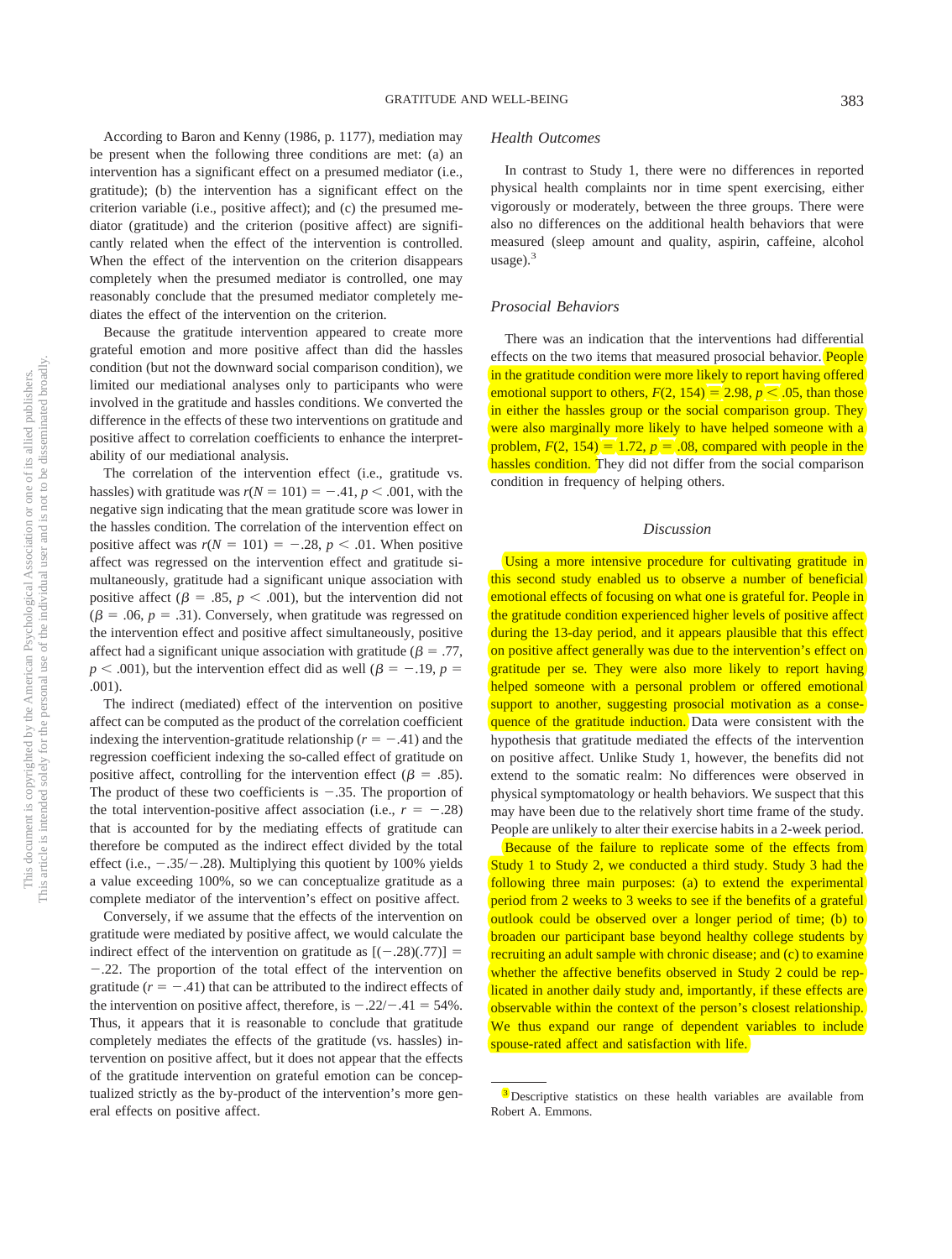# Study 3

# *Method*

#### *Participants*

The original sample consisted of  $65$  people (44 women, 21 men) with either congenital or adult-onset NMDs. Participants were recruited through a mailing list compiled by the University of California, Davis, Medical Center Neuromuscular Disease Clinic. They ranged in age from 22 to 77 years, with a mean age of 49 years. The majority had one of three NMDs: Post-polio, Charcot-Marie-Tooth, or Fascioscapulohumeral (see http://www. rehabinfo.net for more information about NMD). Sixty-eight percent of the participants were married, 42% had college or postgraduate degrees, and their mean income was between \$15,000 and \$25,000. Little is known about factors affecting the quality of life in persons with NMDs (Abresch, Seyden, & Wineinger, 1998), and thus the availability of this sample provided us with a unique opportunity to determine if the gratitude intervention could be effective in improving well-being in this population.

#### *Procedure*

Participants were provided with a packet of 21 "daily experience rating forms" that were very similar to those used in Study 2. They were also provided with a set of instructions and business reply envelopes for mailing their forms directly back to the researchers. They were instructed to fill out the form as close to the end of the day as possible, and were told that their ratings are meant to summarize the day as a whole. We encouraged them to try and complete it as late in the day as possible, but before being too sleepy to complete it accurately. It was stressed that for most of them, the optimal time will be in the early evening. The daily form took approximately 5 min to complete each evening. Participants were asked to mail in their forms once a week. Finally, they were told that should they forget to fill out a form, that it is better to omit the form for that day rather than filling it out from memory. Participants were paid \$20 if they completed all of the forms; \$15 if they failed to complete all 21 forms. Virtually everyone completed all 21 forms.

#### *Conditions*

Participants were assigned to one of two conditions: the gratitude condition used in Studies 1 and 2 or a control condition in which participants completed the affect, well-being, and global appraisals *only* each day. There were a total of 33 participants in the gratitude condition and 32 in the control condition. Examples of gratitude inducing experiences were as follows: "grateful to my boss for understanding my needs," "to my gardener," and "to my paperboy for being so reliable."

# *Daily Experience Form*

*Daily affect.* Each day, participants indicated the extent to which they had experienced each of 32 discrete affects (including *grateful*, *thankful*, and *appreciative*, as well as the specific affects used in Studies 1 and 2) on a 5-point Likert-type scale (ranging from  $1 = very$  slightly or not at all to 5 = extremely).

*Subjective well-being.* Participants completed the same two global life appraisals (regarding life as a whole and optimism about the upcoming week) that we used in Study 2. In addition, participants indicated how connected they felt with others (where  $-3 = isolated$  and  $+3 = well$ *connected*). We included this item because an important issue for the quality of life in people with NMD is a sense of integration into their community (Abresch et al., 1998).

*Health behaviors.* The daily form asked participants to record the number of hours of sleep they received the night before, whether they had any difficulties falling asleep the night before (*yes*/*no*), and how refreshed they woke up from sleep that morning (ranging from  $1 = not$  at all to  $5 =$ *extremely*). Participants also indicated how much physical pain they experienced each day (ranging from  $1 = none$  and  $6 = very$  *severe*) and how pain interfered with what they wanted to accomplish each day (ranging from  $1 = none$  and  $5 = extremely$ ). Finally, participants indicated whether they had exercised that day (*yes*/*no*). We included items on sleep duration and sleep quality because sleep predicts quality of life in older populations (Hoch et al., 2001).

*Activities of daily living.* Participants indicated (*yes*/*no*) whether they had difficulties with any of six activities of daily living: (a) walking across a small room, (b) bathing or dressing; (c) eating; (d) lifting or carrying objects; (e) climbing stairs; (f) using the toilet. These items were averaged to create an overall measure of functional status. This six-item composite had an internal consistency reliability of  $\alpha = .79$ .

*Observer reports of well-being.* To augment the self-reports of the well-being variables, we administered the Positive and Negative Affect Scales and the Satisfaction With Life Scale (Diener, Emmons, Larsen, & Griffin, 1985) to the participant's spouse or significant other. We asked them to fill out the questionnaires according to how they think their spouse or significant other would respond. They were sent these questionnaires immediately following the 21-day period, and were asked to complete the measure in confidentiality. These questionnaires were mailed directly back to us, and we paid spouses or significant others \$10 for completing the measure. A total of 26 observer reports were obtained from each group.

#### *Results*

#### *Data Reduction*

Within each daily survey, we aggregated scores on the three adjectives related to gratitude (*grateful*, *thankful*, and *appreciative*) to derive a single measure of mean daily gratitude. These three adjectives were highly correlated, with a mean internal consistency reliability of  $\alpha = .91$ . These daily mean gratitude ratings from Days 1–21 were aggregated to form a single composite across the 21 days. Other daily measures were aggregated into mean scores over the 21-day period.

#### *Manipulation Check*

We conducted a one-way ANOVA, with the 21-day mean gratitude rating as the dependent variable and the two experimental conditions (gratitude, control) as the two levels of the independent variable to determine whether the conditions elicited differential amounts of gratitude across the 21-day follow-up period. The main effect for condition was significant,  $F(1, 63) = 9.80$ ,  $p < 0.01$ . As seen in Table 4, the gratitude condition elicited more gratitude

Table 4

*Means, Standard Deviations, and Effects of Experimental Condition on 21-Day Mean Affects, Study 3*

| Dependent variable                                           | Gratitude       | Control         | F(1, 63)            |
|--------------------------------------------------------------|-----------------|-----------------|---------------------|
| Gratitude composite                                          | 10.87           | 8.91            | $9.80**$<br>$5.18*$ |
| Positive affect factor score<br>Negative affect factor score | 0.35<br>$-0.26$ | $-0.25$<br>0.26 | $4.37*$             |

*Note.*  $N = 65$ .

 $* p < .05.$  \*\*  $p < .01.$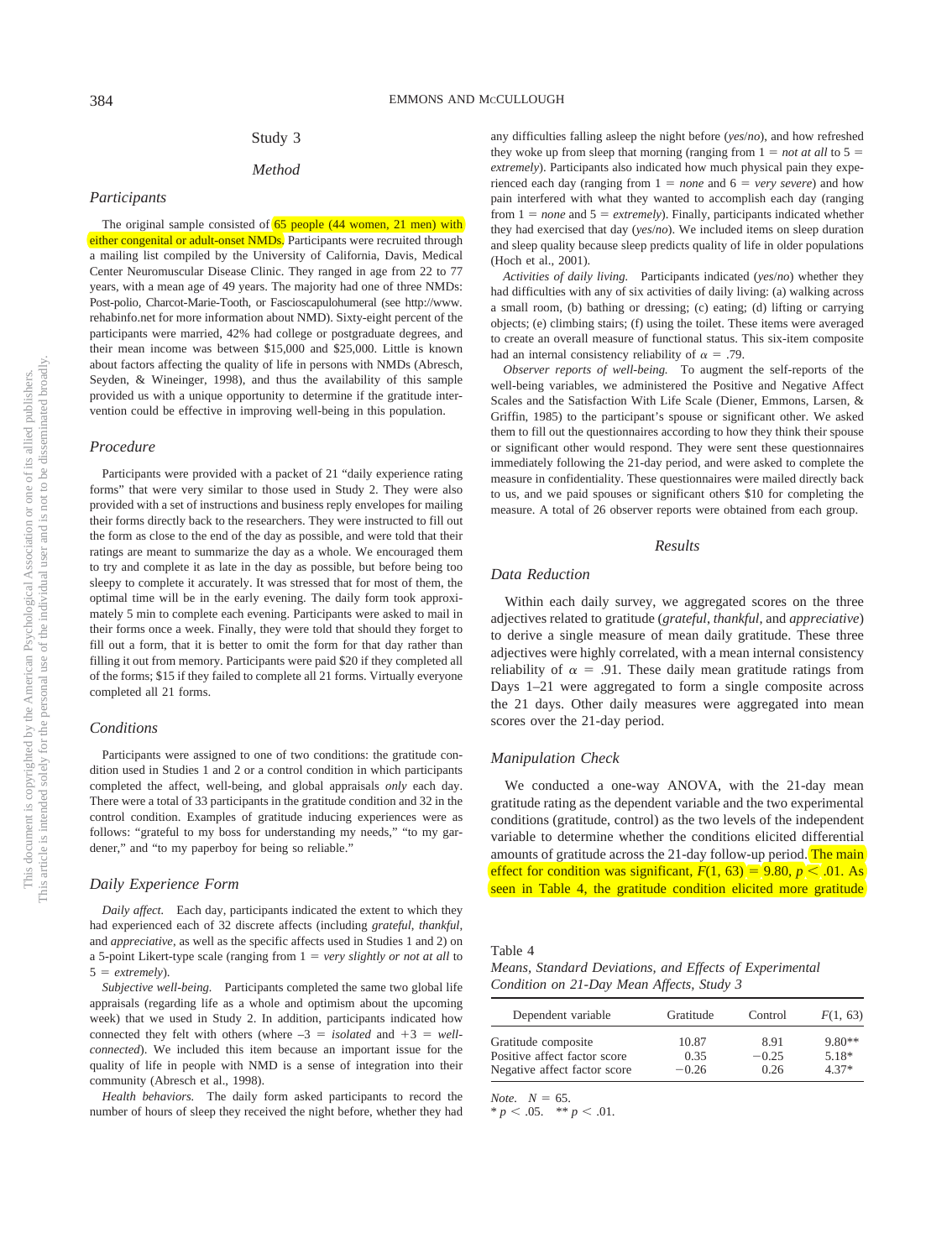$(M = 10.87, SD = 2.47)$  than did the control condition  $(M = 8.91,$  $SD = 2.55$ ,  $d = .78$ .

## *Group Differences on Positive and Negative Affect*

As in Studies 1 and 2, we calculated mean 21-day positive and negative affect scores by submitting the 29 other 21-day discrete affect ratings to a maximum-likelihood factor analysis with oblimin rotation ( $\Delta = 0$ ). For this factor analysis, to increase our cases-to-variables ratio, we also included data from 32 participants who completed an experimental condition that was not included in the present study. As in Studies 1 and 2, we also specified that only two factors be extracted. These two factors accounted for 66% of the variance in the 29 21-day mean affect ratings. The first factor, which accounted for 40% of the variance, was clearly a measure of negative affect, with loadings greater than .80 for typical negative affects such as *bitter*, *sad*, and *afraid*, and no loadings greater than .40 with any of the positive affects. The second factor, which accounted for 26% of the variance, was clearly a measure of positive affect, with typical positive affects such as *happy*, *excited*, and *inspired* loading greater than .80 on this factor and no loadings greater than .30 with any of the negative affects. The positive affect and negative affect factor scores were only modestly correlated,  $r(N = 96) = -.18$ ,  $p > .05$ .

As can be seen in Table 4, the gratitude intervention produced higher scores on the positive affect factor ( $M = 0.35$ ,  $SD = 1.13$ ) than did the control condition ( $M = -0.25$ ,  $SD = 0.98$ ),  $F(1,$ 63) = 5.18,  $p = .026$ ,  $d = .56$ . Also, the gratitude condition produced lower scores on the negative affect factor ( $M = -0.26$ ,  $SD = 0.73$  than did the control condition ( $M = 0.26$ ,  $SD = 1.23$ ),  $F(1, 63) = 4.37, p = .041, d = -.51$ . Thus, it appeared that the gratitude condition not only fostered daily positive affect, but also, reduced daily negative affect, during the 21-day study period.

# *Gratitude as a Mediator of the Interventions' Effects on Positive Affect*

Mean daily gratitude was correlated with mean daily positive affect,  $r(N = 65) = .77$ ,  $p < .001$ , but not with mean daily negative affect,  $r(N = 65) = .10$ ,  $p = .43$ . Because, as in Study 2, the gratitude intervention appeared to increase mean daily gratitude as well as mean daily positive affect, and because these two measures themselves were significantly correlated, we examined whether the effect of the gratitude intervention on daily positive affect was mediated by the effect of the gratitude intervention on gratitude. We also explored the possibility that the effect of the gratitude intervention on daily gratitude could be conceptualized as simply the by-product of its general effect on mean daily positive affect. As in Study 2, we converted the difference in the effects of these two interventions on gratitude and positive affect to correlation coefficients to enhance the interpretability of our mediational analysis.

The correlation of the intervention effect (i.e., gratitude vs. control) with gratitude was  $r(N = 65) = -.37$ ,  $p = .003$ , with the negative sign indicating that the mean gratitude score for participants in the control condition was lower than that for those in the gratitude condition. Similarly, the correlation of the intervention effect on positive affect was  $r(N = 65) = -.28$ ,  $p = .026$ . When positive affect was regressed on the intervention effect and gratitude simultaneously, gratitude had a significant unique association with positive affect ( $\beta = .78$ ,  $p < .001$ ) but the intervention did not  $(\beta = .01, p = .92)$ . Conversely, when gratitude was regressed on the intervention effect and positive affect simultaneously, positive affect had a significant unique association with gratitude ( $\beta = .73$ ,  $p < .001$ ), but the intervention effect also had a small, statistically significant effect on gratitude ( $\beta = -.17$ ,  $p = .044$ ).

The indirect (mediated) effect of the intervention on positive affect is equal to the product of the correlation coefficient indexing the intervention-gratitude relationship ( $r = -.37$ ) and the regression coefficient indexing the so-called effect of gratitude on positive affect ( $\beta = .78$ ). The product of these two coefficients equals .29. The proportion of the total intervention-positive affect association (i.e.,  $r = -.28$ ) that is accounted for by the mediating effects of gratitude can therefore be computed as the quotient of the indirect effect to the total effect. Multiplying this quotient  $(-.29/-.28)$  by 100% yields a value exceeding 100%, so, on the basis of the available evidence, we can conceptualize gratitude as a complete mediator of the intervention's effect on positive affect.

Conversely, if we assume that the effects of the intervention on gratitude were mediated by positive affect, we would calculate the indirect effect of the intervention on gratitude as  $[(-.28)(.73)] =$ .20. The proportion of the total effect of the intervention on gratitude  $(r = -.37)$  that can be attributed to the indirect effects of the intervention on positive affect therefore is  $-.20/-.37 = 55\%$ . Thus, as we found in Study 2, it appears reasonable to conclude that gratitude completely mediates the effects of the gratitude intervention on positive affect, but it does not appear that the effects of the gratitude intervention on grateful emotion were strictly the by-product of the intervention's more general effects on positive affect.

## *Effects on Subjective Well-Being*

*Subjective appraisals.* As in Study 1, participants in the gratitude condition reported considerably more satisfaction with their lives as a whole, felt more optimism about the upcoming week, and felt more connected with others than did participants in the control condition (see Table 5). Therefore, it appears that participation in the gratitude condition led to substantial and consistent improvements in people's assessments of the global well-being.

#### *Effects on Health Measures*

As can be seen in Table 6, participants in the gratitude condition reported getting more hours of sleep each night than did partici-

#### Table 5

*Comparisons of Groups by Measures of Subjective Well-Being, Study 3*

| Dependent variable    | Gratitude | Control | F(1, 63)  |
|-----------------------|-----------|---------|-----------|
| Life as whole         | 5.54      | 4.80    | $13.77**$ |
| Upcoming week         | 5.70      | 5.20    | 5.38*     |
| Connected with others | 5.77      | 5.07    | $11.67**$ |

*Note.*  $N = 65$ .

 $* p < .05.$  \*\*  $p < .01.$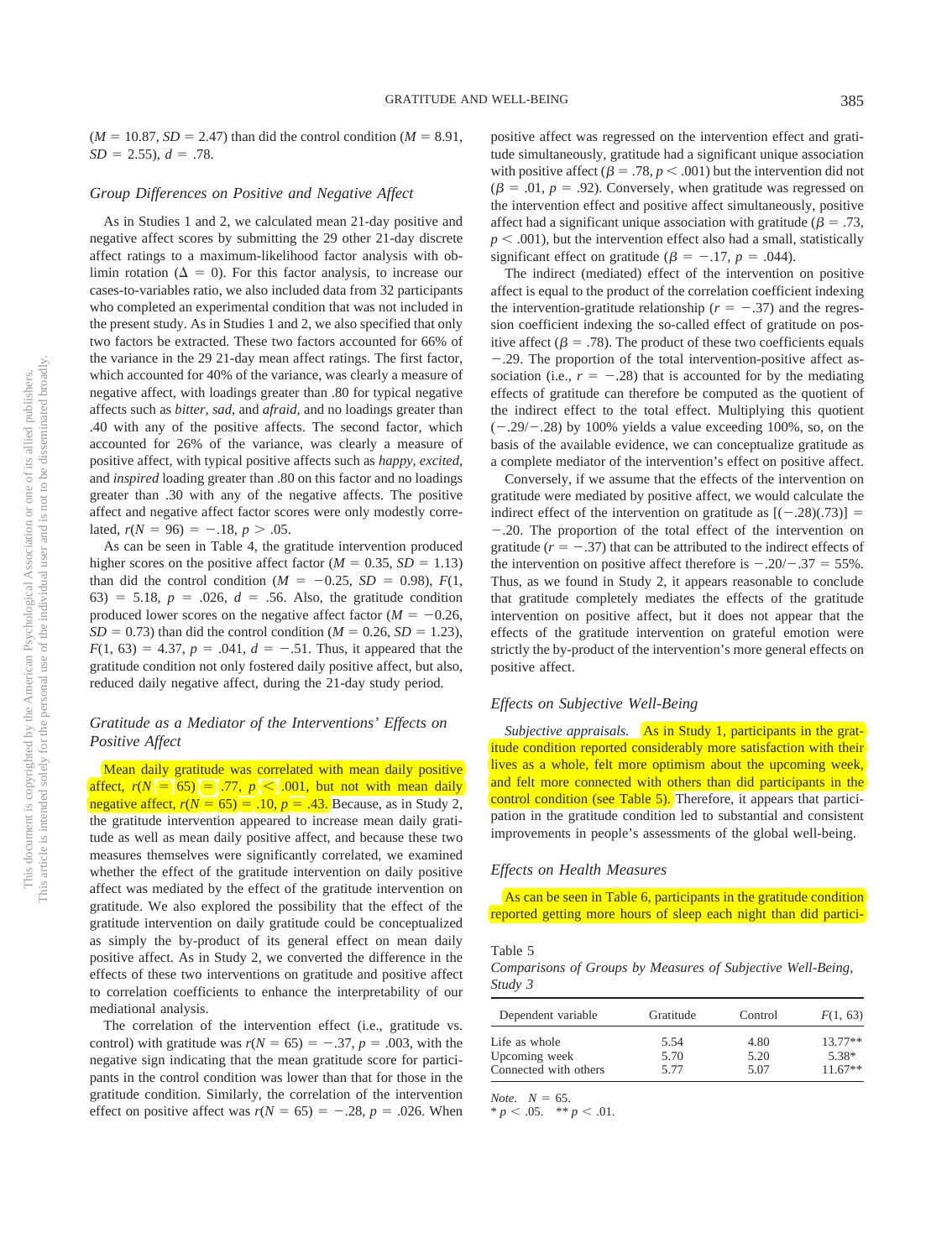| Table 6                                                   |  |
|-----------------------------------------------------------|--|
| Comparisons of Groups on Measures of Physical Well-Being, |  |
| Study 3                                                   |  |

| Dependent variable      | Gratitude | Control | F(1, 63) |
|-------------------------|-----------|---------|----------|
| Hours of sleep          | 7.58      | 7.06    | $5.60*$  |
| How refreshed on waking | 3.04      | 2.58    | $3.09*$  |
| Physical pain           | 2.96      | 3.20    | 0.91     |
| Pain interference       | 2.30      | 2.35    | 0.05     |
| Exercise (yes/no)       | 1.60      | 1.72    | 1.78     |
| Functional status       | 1.63      | 1.58    | 0.49     |

*Note.*  $N = 65$ .

 $* p < .05$ .

pants in the control condition. However, in contrast to Study 1, there were no other differences in reported physical health symptoms or on the six-item measure of functional status.

## *Observer Reports of Well-Being*

For the 26 participants in the gratitude condition and in the control condition, we computed the mean positive affect, negative affect, and life satisfaction on the basis of the reports submitted by their spouse or significant other. The participants in the gratitude condition were rated as higher in positive affect  $(3.68 \text{ vs. } 3.31, p =$ .06) and life satisfaction (4.42 vs. 3.63,  $p < .02$ ) than participants in the control condition; no difference was observed for negative affect. These data indicate that the benefits of the gratitude listing, in comparison with a control group, transcend self-perceptions and are evident at least to significant others.

# *Discussion*

As in Study 1, the gratitude manipulation affected subjective life appraisals. As in Study 2, the gratitude manipulation appeared to create increases in positive affect, as well as reductions in negative affect. Once again, mediational analyses showed that gratitude was uniquely responsible for the effect of the intervention on positive affect. In addition, the gratitude intervention also appears to have improved people's amount of sleep and the quality of that sleep. Furthermore, the effects on well-being (positive affect and life satisfaction) were apparent to the participants' spouse or significant other. However, similar to Study 2, there were no measurable effects of the manipulation on other measures of physical health or health behaviors.

#### General Discussion

A prevailing sentiment in both classical and popular writings on happiness is that an effective approach for maximizing one's contentment is to be consciously grateful for one's blessings. It would seem that, on the basis of the results of these three experimental studies, there is some truth to this wisdom. Our results provide some important findings that have not been reported in the empirical literature on happiness. There do appear to exist benefits to regularly focusing on one's blessings. The advantages are most pronounced when compared with a focus on hassles or complaints, yet are still apparent in comparison with simply reflecting the

major events in one's life, on ways in which one believes one is better off than comparison with others, or with a control group. In Study 1, we found that a weekly benefit listing was associated with more positive and optimistic appraisals of one's life, more time spent exercising, and fewer reported physical symptoms. In Study 2, self-guided daily gratitude exercises were associated with higher levels of positive affect. People led to focus on their blessings were also more likely to report having helped someone with a personal problem or offered emotional support to another, suggesting prosocial motivation as a consequence of the gratitude induction. This finding lends support to the hypothesis that gratitude serves as a moral motivator (McCullough, Kilpatrick, Emmons, & Larson, 2001). The daily manipulation in Studies 2 and 3, were, on average, more powerful in facilitating gratitude than was the weekly listing used in Study 1. Consequently, the attendant effect sizes for the manipulation were larger in Study 2. Study  $3$ examined the effects of the gratitude manipulation in a sample of adults with NMD. We found that random assignment to the gratitude condition resulted in greater levels of positive affect, more sleep, better sleep quality, and greater optimism and a sense of connectedness to others. In Study 3, we even found that the gratitude intervention led to reductions in negative affect, a finding that is consistent with correlational research reporting that trait gratitude is associated with less negative affect (McCullough et al., 2002). Of most importance, our mediational analyses in Studies 2 and 3 revealed that the effects of the intervention on gratitude were specifically the results of the gratitude induction and were not the by-product of the more general effect of the intervention on positive affect.

## *Strengths and Limitations*

Because of the dearth of experimental research on strategies for cultivating positive affect in daily life, the research reported in these studies offer important contributions not previously demonstrated. We believe that we have established a rather easily implemented strategy for improving one's level of well-being. We do not know how long these effects last and whether they can be sustained over time. There does seem to be evidence that some of the effects on well-being are apparent to others, as the observer ratings in Study 3 indicate. Future studies will need to be designed to examine long-term consequences of counting blessings.

One of the unique features of this research is that we randomly assigned participants to conditions. The literature on personality and subjective well-being is almost entirely correlational in nature. It should be kept in mind that the manipulation used in these three studies represents, in our view, a rather minimal intervention. We asked participants to reflect, either once a week or once a day for 2 to 3 weeks, on what they have to be grateful for and we expected this limited request to impact on well-being. Seen in that light, the results we obtained were rather noteworthy. After all, there are a myriad of influences on well-being, from personality factors to genetic influences to chronic and temporary life events, and thus any one factor by itself would not be expected to be particularly potent. We are under no illusion that we were able to inculcate a deep sense of gratefulness as a fundamental life orientation or to instill the virtue of gratitude as a result of this brief manipulation. Nevertheless, we believe that given the previous theoretical argu-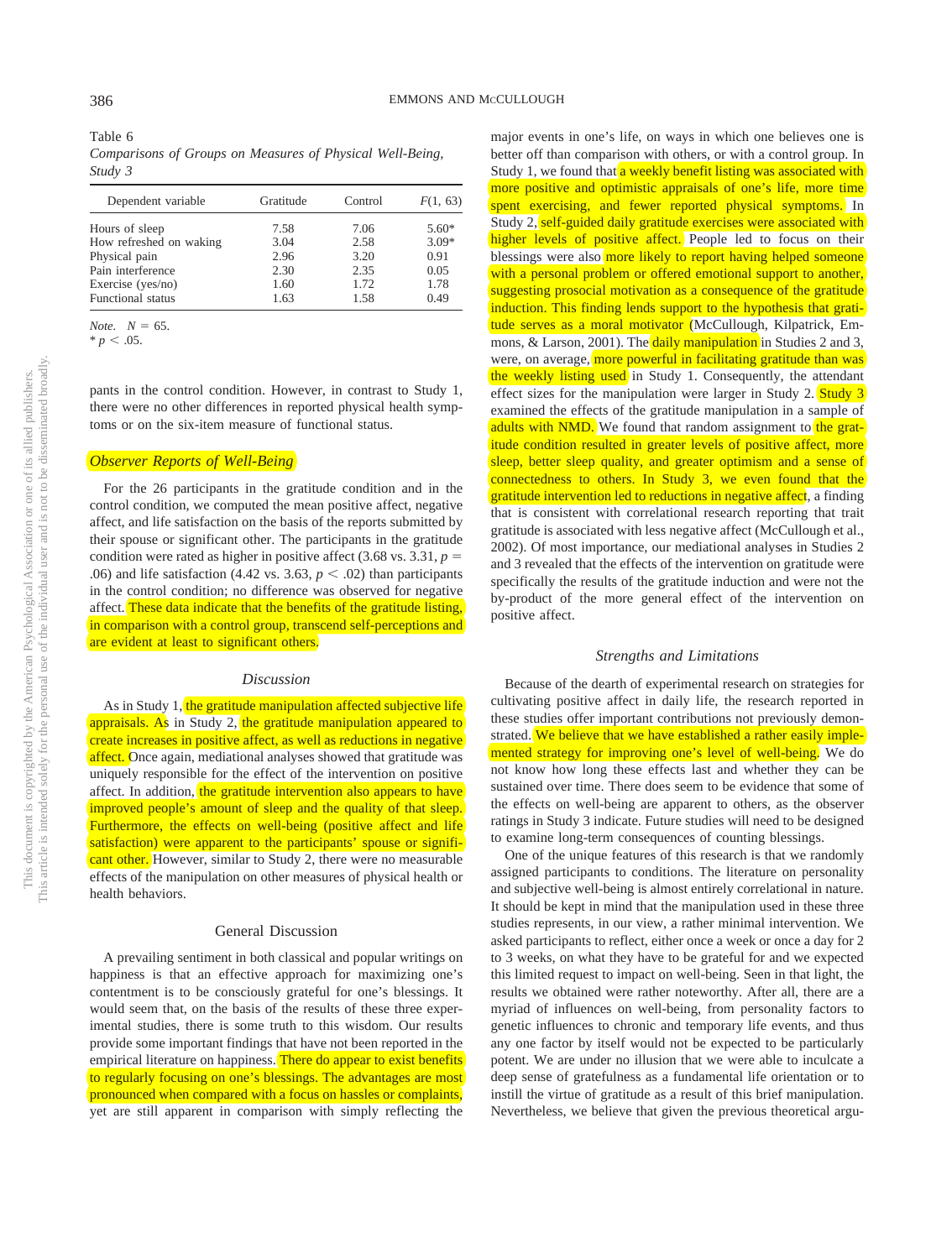ments and the limited empirical work concerning gratitude, that an intentional grateful focus is one form of cognitive appraisal of one's life circumstances with the ability to impact long-term levels of well-being.

In each study, inducing a state of gratefulness through the self-guided gratitude exercises led to some emotional, physical, or interpersonal benefits. Unfortunately, not all findings replicated across the three studies. With respect to the failure to replicate the exercise finding, we suspect that 2–3 weeks is simply too short a period of monitoring to observe an effect. People are unlikely to alter habitual exercise patterns within such a short period of time. We are confident that this was a real effect in Study 1, and did not simply reflect self-perceptions. Studies have found that self-reports of exercise correlate reliably with physical fitness levels and to physiological indices such as resting heart rate (Brown, 1991). Similarly, health complaints, reflecting as they do stable predispositions (Wangby, 2000) would also be unlikely to shift significantly within a short time span. Other methodological factors may be operating as well. Inspection of mean levels of symptom reporting in the first two studies revealed extremely low levels of symptomatology in Study 2 (roughly half of the mean levels reported in Study 1). This restriction of range could have attenuated the effects of the experimental manipulation in the daily study. Aggregating symptoms reports over longer time frames (as in Study 1) may reveal more reliable effects.

# *Relative Magnitude of the Effect Sizes*

We hypothesized that reflecting on ways in which one perceives oneself as being better off than others would have less of a beneficial effect on well-being than would consciously counting one's blessings. Somewhat contrary to our expectations, we did not find that the downward social comparison group experienced statistically significantly lower levels of positive affect as compared with the gratitude-outlook group. Similarly, the social comparison group reported only marginally lower levels of grateful emotions (*grateful*, *thankful*, and *appreciative*) than did participants in the gratitude condition. However, all of the mean differences were in the predicted direction, with the downward social comparison condition falling between the gratitude and hassles conditions on almost all of the positive moods rated. Studies have documented that downward social comparison is an effective coping strategy (Stanton, Danoff-Burg, & Cameron, 1999) and it has even been suggested as a possible route to gratitude, which under certain circumstances and for certain people, might increase their levels of thankfulness (Miller, 1995). Reflecting on the positive aspects of one's life, a process common to both the downward social comparison and gratitude conditions, has benefits when compared with a focus on hassles and complaints. Given that gratitude is a positive affective state that covaries with other positive emotions (Mayer et al., 1991), it would be surprising if a manipulation that elevated positive affect would leave grateful emotions untouched. Yet, gratitude appears to be the more potent elicitor of pleasant affect. Because of its potential for eliciting pride and/or envy (Smith, 2000), we cannot recommend downward social comparison as a general strategy for inducing feelings of gratitude when more direct routes are available. Downward social comparisons have also been shown to have negative implications for the self and to lead to negative affect (Buunk, Collins, Taylor, & VanYperen, 1990). The contribution of comparison-based judgmental processes for eliciting gratitude (e.g., counterfactual thinking; Teigen, 1997) is an intriguing research question that is in need of further study.

When considering the mean effect sizes, the difference between the gratitude and hassles conditions became more pronounced in Study 2, the first daily study. This indicates that, relative to a focus on complaints, an effective strategy for producing reliably higher levels of pleasant affect is for people to write, on a daily basis, about those aspects of their lives for which they are grateful. Moreover, the participants in the gratitude condition were more likely to have offered others emotional support, suggesting that not all benefits were solely intrapsychic.

## *Alternative Explanations*

Is it possible to simply attribute the effects of the intervention to demand characteristics? If the results were due to demand characteristics, then ratings on the outcome variables should have been affected uniformly. However, the observed pattern was far less predictable. Those in the gratitude condition did not always show advantages over the other conditions, and what advantages they did exhibit were rather selective. There were clearly limits to the effect. In Study 3, for example, people in the gratitude condition did not feel less pain or have fewer difficulties in activities of daily living. Attempts were also made by us to conceal the hypothesis in the studies. Participants were unaware that they were participating in a random design experiment, and would have not been privy to the various experimental conditions. They were not informed that it was a research study on gratitude and well-being. The addition of the social comparison condition in Study 2, where the demands appear similar yet the effect of the gratitude manipulation was even stronger, also argues against a simple demand alternative. It might be also wondered whether the same pattern would have been observed if we had simply asked people to dwell on the positives in their lives or had them otherwise engage in happy thinking. Research literature and conceptual analyses of gratitude suggest that gratitude is an experiential state that overlaps with yet is distinct from simply "positive thinking." We did not find that the grateful group felt less angry, depressed, sad, or other unpleasant states as a global positivity hypothesis might suggest. Furthermore, in the sense that gratitude is a moral affect that motivates prosocial behavior, one would anticipate different consequences or action tendencies for gratitude as opposed to happiness. Indeed, we did find in Study 2 that people in the gratitude condition were significantly more likely to have helped another with a personal problem compared with those in the contrasting conditions.

# *Gratitude and Well-Being: An Upward Spiral?*

Insofar that it is not possible to account for our results in terms of methodological factors, what mechanisms, psychological or otherwise, might explain why participants in the gratitude condition generally evidenced higher levels of well-being than those in the comparison conditions? We believe that Fredrickson's (1998, 2000) broaden and build model of positive emotions may be especially helpful here. She has argued that positive emotions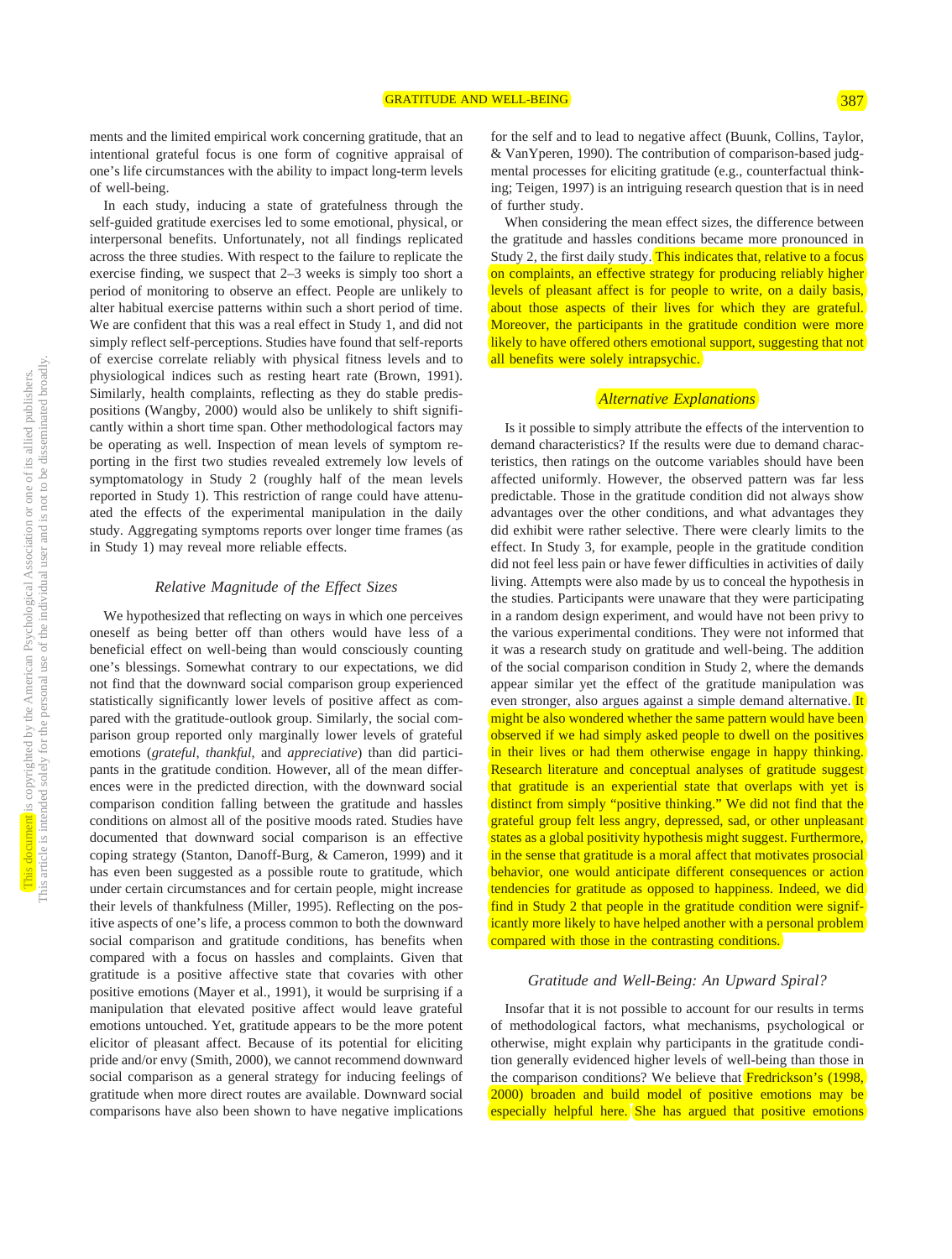broaden mindsets and build enduring personal resources (Fredrickson, 1998). These resources function as reserves to be drawn on in times of need. Seen in the light of this model, gratitude is effective in increasing well-being as it builds psychological, social, and spiritual resources. Gratitude inspires prosocial reciprocity (Mc-Cullough et al., 2002), and indeed, is one of the primary psychological mechanisms thought to underlie reciprocal altruism (Trivers, 1971). The experience of gratitude, and the actions stimulated by it, build and strengthen social bonds and friendships. Moreover, encouraging people to focus on the benefits they have received from others leads them to feel loved and cared for by others (Reynolds, 1983). Therefore, gratitude appears to build friendships and other social bonds. These are social resources because, in times of need, these social bonds are wellsprings to be tapped for the provision of social support. Gratitude, thus, is a form of love, a consequence of an already formed attachment as well as a precipitating condition for the formation of new affectional bonds (Roberts, in press). Gratitude is also likely to build and strengthen a sense of spirituality, given the strong historical association between gratitude and religion (Emmons & Crumpler, 2000; McCullough et al., 2002). Finally, to the extent that gratitude, like other positive emotions, broadens the scope of cognition and enables flexible and creative thinking, it also facilitates coping with stress and adversity (Aspinwall, 1998; Folkman & Moskowitz, 2000). According to the broaden-and-build model, gratitude not only makes people feel good in the present, but it also increases the likelihood that people will function optimally and feel good in the future. Watkins (in press) describes several other potential mechanisms that might account for the link between grateful cognitions and subjective well-being.

## *Directions for Future Research*

Although we have made some progress in understanding how gratitude as a conscious cognitive strategy might affect psychological well-being, many important questions remain to be asked. For example, we have treated gratitude as a malleable characteristic in our research, yet it may also possess trait-like qualities (McCullough et al., 2002). To what degree would dispositional gratefulness, or other individual differences, interact with a gratitude manipulation to either strengthen or weaken the effect? Can gratitude be cultivated equally well in men and women? It has been argued that conventional, self-reliant men may be averse to experiences and expressions of gratefulness to the extent that they signify dependency and indebtedness (Solomon, 1995). Those designing gratitude interventions may have to be sensitive to different meanings that men and women might associate with gratitude.

We do not know the extent to which gratitude interventions might be effective in people with affective disorders, such as (sub)clinical depression. If a daily gratitude focus can augment positive affect, as Studies 2 and 3 suggest, then perhaps such intervention may be effective in alleviating milder forms of depressed affect. Can thankfulness be incorporated into cognitive– behavioral interventions modeled after those that are effective in instilling a sense of optimism (Buchanan, Gardenswartz, & Seligman, 1999)? If so, might these also be effective in the prevention or alleviation of debilitating negative affect, anger, and resentment

(Roberts, in press), or even eating disorders (Morishita, 2000)? Naikan therapy, a demanding form of self-reflective therapy originating in Japan, is a technique in which clients are induced to experience a strong sense of gratitude to those who have provided them with benefits (Hedstrom, 1994; Reynolds, 1983). It has been associated with some positive outcomes, including increased favorable evaluations of others (Hedstrom, 1994). Beyond our rudimentary efforts to cultivate gratitude in these studies, what are the most effective, long-term ways of kindling grateful thoughts and actions? What chronic thoughts and attitudes thwart grateful thinking? These questions and others constitute an agenda for the growing science of gratitude research.

#### References

- Abresch, R. T., Seyden N. K., & Wineinger M. A. (1998). Quality of life issues for persons with neuromuscular diseases. *Physical Medicine and Rehabilitation Clinics of North America, 9,* 233–248.
- Andrews, F. M., & Withey, S. B. (1976). *Social indicators of well-being.* New York: Plenum Press.
- Aspinwall, L. G. (1998). Rethinking the role of positive affect in selfregulation. *Motivation and Emotion, 22,* 1–32.
- Baron, R. M., & Kenny, D. A. (1986). The moderator–mediator variable distinction in social psychological research: Conceptual, strategic, and statistical considerations. *Journal of Personality and Social Psychology, 51,* 1173–1182.
- Bertocci, P. A., & Millard, R. M. (1963). *Personality and the good: Psychological and ethical perspectives.* New York: McKay.
- Breathnach, S. B. (1996). *The simple abundance journal of gratitude.* New York: Warner.
- Brown, J. D. (1991). Staying fit and staying well: Physical fitness as a moderator of life stress. *Journal of Personality and Social Psychology, 60,* 555–561.
- Bryant, F. B. (1989). A four-factor model of perceived control: Avoiding, coping, obtaining, and savoring. *Journal of Personality, 57,* 773–797.
- Buchanan, G. M., Gardenswartz, C. A., & Seligman, M. E. P. (1999). Physical health following a cognitive-behavioral intervention. *Prevention and Treatment, 2.* Retrieved December 5, 2001, from http:// journals.apa.org/prevention
- Buunk, B. P., Collins, R. L., Taylor, S. E., & VanYperen, N. W. (1990). The affective consequences of social comparison: Either direction has its ups and downs. *Journal of Personality and Social Psychology, 59,* 1238–1249.
- Carman, J. B., & Streng, F. J. (Eds.). (1989). *Spoken and unspoken thanks: Some comparative soundings.* Dallas, TX: Center for World Thanksgiving.
- Chesterton, G. K. (1924). *St. Francis of Assisi.* New York: Doran.
- Clore, G. L., Ortony, A., & Foss, M. A. (1987). The psychological foundations of the affective lexicon. *Journal of Personality and Social Psychology, 53,* 751–766.
- Davitz, J. R. (1969). *The language of emotion.* New York: Academic Press.
- Dickens, M. (1897). *My father as I recall him.* Westminster, England: Roxburghe Press.
- Diener, E., & Diener, C. (1996). Most people are happy. *Psychological Science, 7,* 181–185.
- Diener, E., Emmons, R. A., Larsen, R. J., & Griffin, S. (1985). The Satisfaction with Life Scale. *Journal of Personality Assessment, 49,* 71–75.
- Elliot, A. J., & Sheldon, K. M. (1998). Avoidance personal goals and the personality–illness relationship. *Journal of Personality and Social Psychology, 75,* 1282–1299.
- Elster, J. (1999). *Alchemies of the mind: Rationality and the emotions.* New York: Cambridge University Press.